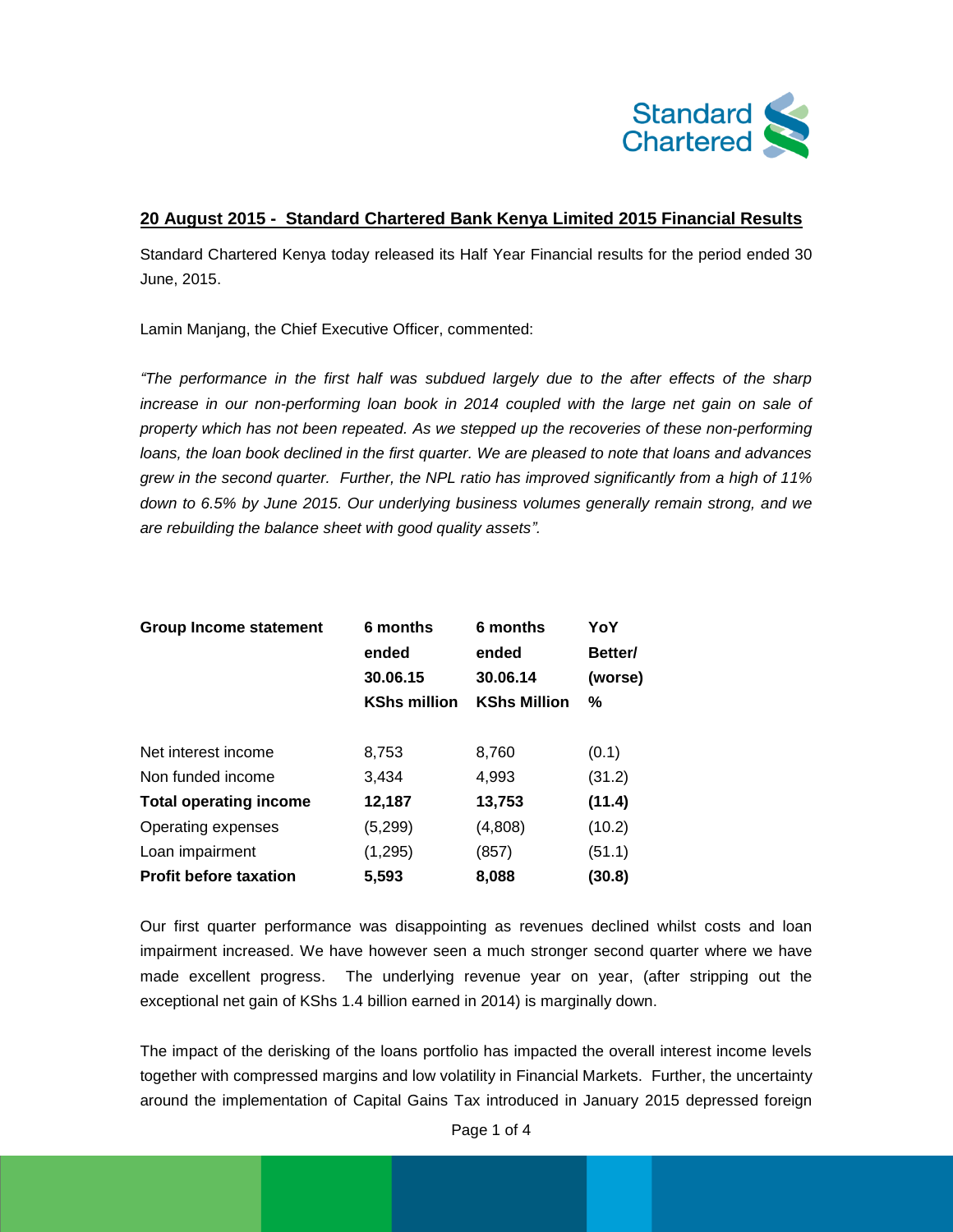

inflows into the Nairobi Securities Exchange impacting our custody business especially in the first quarter. We have seen good momentum on our foreign exchange income.

We have also seen muted growth in our Retail Clients segment due to the reorganisation of teams around the refreshed strategy. The new structure has been largely embedded. We have seen some volume growth in various parts of the business which is encouraging as we go forward into the rest of the year.

Operating expenses increased 6.4 per cent in line with inflation and investments. We however are beginning to see some of the productivity saves come through from the actions we have taken so far.

Coming to the impairment charge, as we advised in the previous quarter, our impairment rose sharply. Our asset quality deteriorated sharply in 2014 with the Gross Non performing Loans (NPLs) peaking at KShs 14.6 billion as at June 2014, which represented 11 per cent of our total gross loans. We have taken decisive actions to derisk our portfolio and whilst this has resulted in a material drag to our income it has improved the overall quality of the portfolio and risk profile for the business.

The NPLs have consequently declined by 43 per cent since the peak in June last year to close at KShs 8.4 billion. The NPL ratio has further declined to 6.5 per cent as at the end of June 2015 largely due to the excellent growth we saw in our portfolio. Consequently our overall net loans and advances, although down year on year, are now back to the December 2014 level as we grew our loans and advances by KShs 9.2 billion in Q2 2015 to reach KShs 123.3 billion.

Our book within the Corporate & Institutional Clients segment is short tenor with 68 per cent of the book being less than one year. This allows us to quickly react to any changes in the environment and our portfolio.

We have taken various risk mitigating actions through 2014 and into 2015 and we have been largely successful. One large name however deteriorated in Q1 2015 and we had to take a lumpy impairment charge in March 2015 which has increased the impairment charge compared to the same period last year and this has impacted our bottom line.

Looking ahead we are seeing momentum in the growth in the loan book coupled with further positive actions that the impact on the performance will begin to be mitigated.

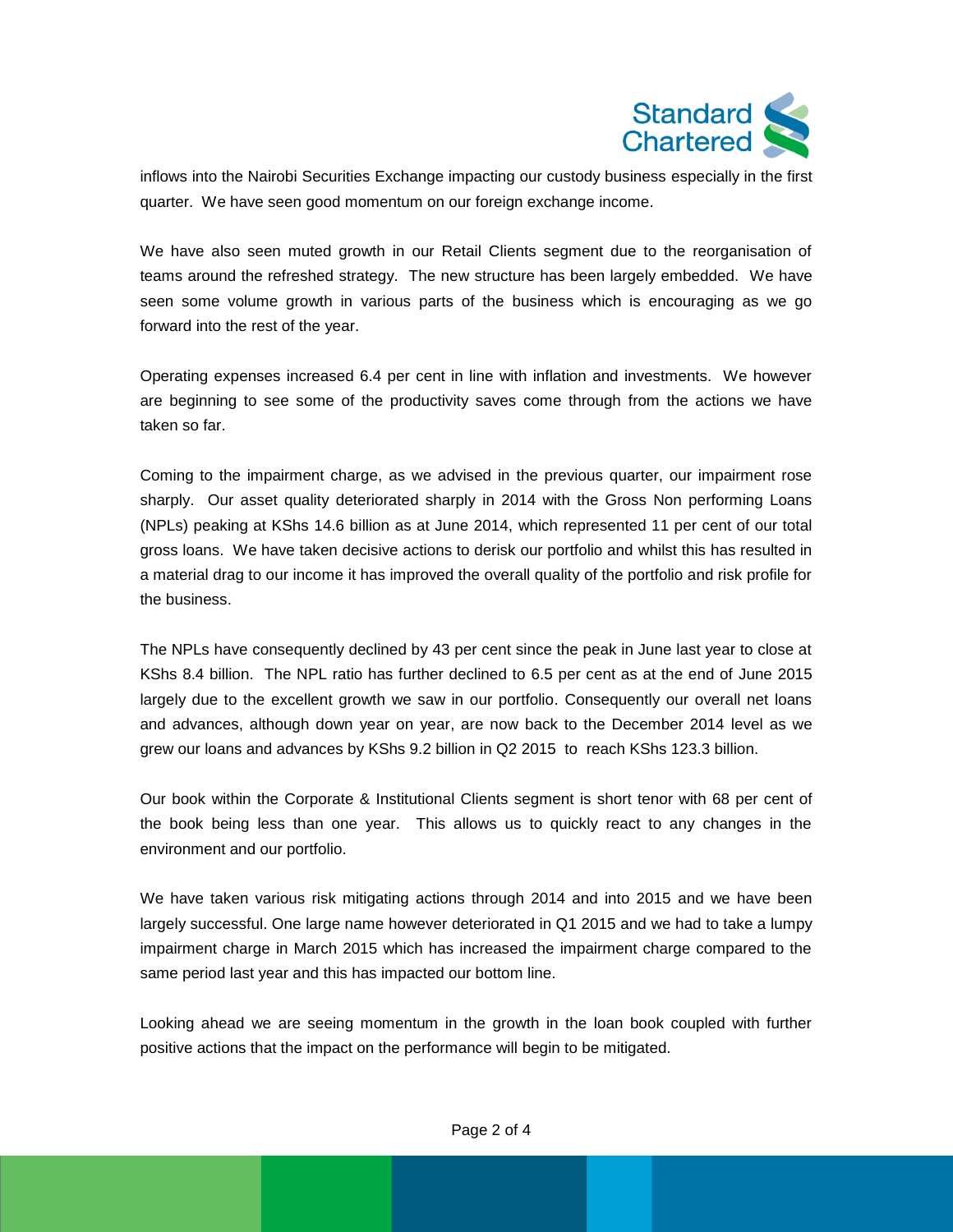

We also see our NPL ratio coming back to within or below the industry ratio of 5.7 per cent in the next 6 to 12 months.

We continue to have a conservative risk management profile and are now much more comfortable with the quality and shape of our loan book, but clearly there is still more work to be done.

## **Balance sheet**

|                                 | 30.06.15<br><b>KShs million</b> | 31.12.14<br><b>KShs Million</b> | YoY<br>Better/ |
|---------------------------------|---------------------------------|---------------------------------|----------------|
|                                 |                                 |                                 |                |
|                                 |                                 |                                 | (Worse)        |
|                                 |                                 |                                 | %              |
| Loans and advances to customers | 123,256                         | 122,749                         | 0.4            |
| Customer deposits               | 163,212                         | 154,067                         | 5.9            |
| Loans to deposit ratio          | 75.5%                           | 79.7%                           |                |

A strong highly diverse balance sheet with no material concentration by either business or segment is a competitive advantage.

Our balance sheet remains highly liquid with advances to deposits ratio of 75.5 per cent. We remain a customer deposit funded bank. We are pleased that the measures we put in place in 2014 to address our funding constraints are beginning to bear fruit with our total deposits in 2015 increasing by 6 per cent to KShs 163.2 billion and Current Account and Savings Account (CASA) balances increasing from 74 per cent to 79 percent.

Loans and Advances to customers were up marginally to KShs 123.3 billion as we continue to derisk our balance sheet. We are confident that the initiatives we have put in place across all our businesses will see our balance sheet grow in the subsequent periods.

We continue to have a very strong capital position, with the total capital to risk weighted assets ratio standing at 21 per cent.

In summary, based on our current outlook, we remain optimistic that our performance for the full year will be consistent with our financial priorities and areas of strategic focus.

For more information please contact: